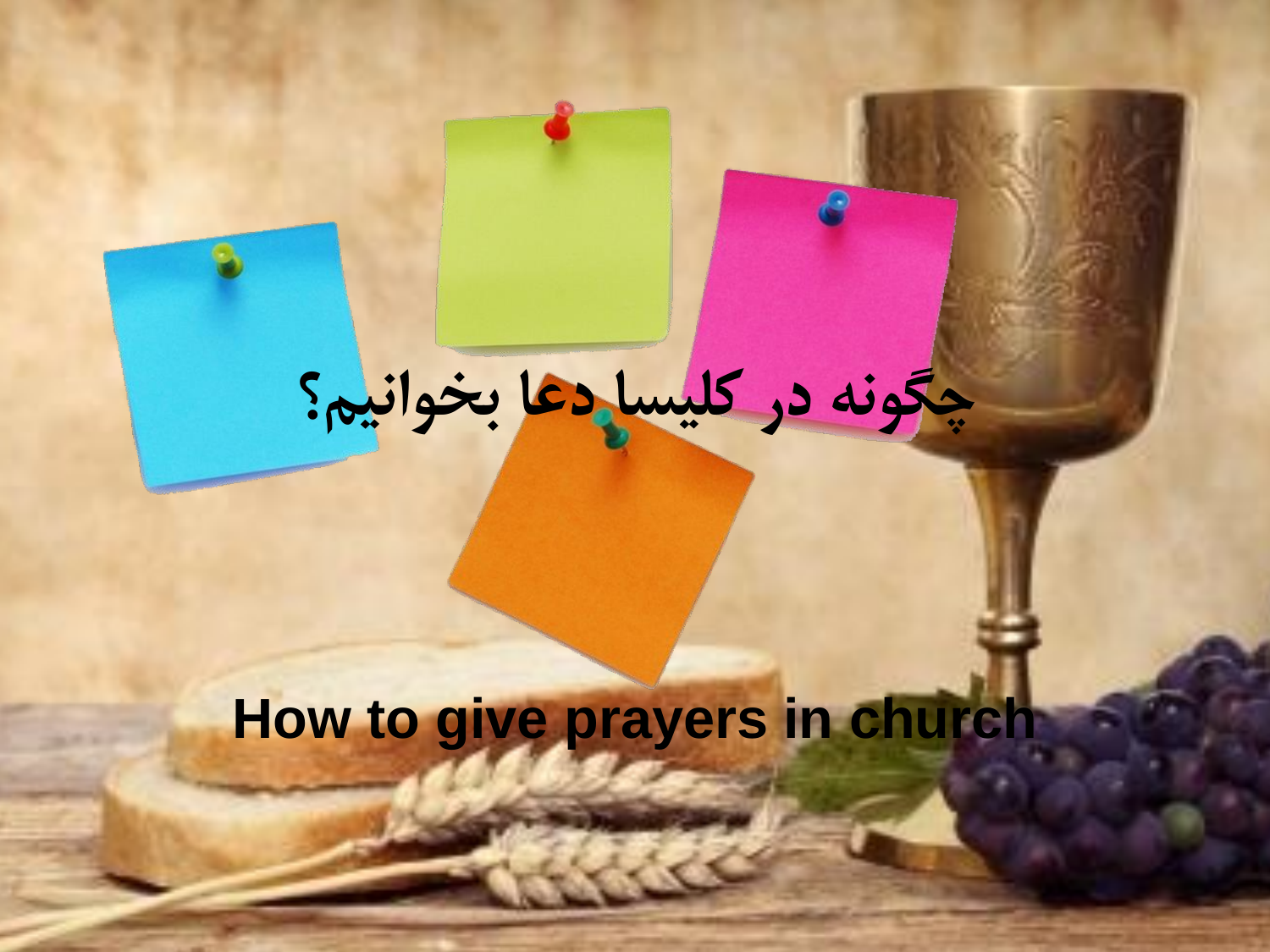#### **The Lord's prayer**

**دعای ربانی**

The Lord's prayer is Jesus' own model prayer

- L**uke 11:2** And he said to them, "When you pray, say:
- *"Father, hallowed be your name.*
- *Your kingdom come.*
- *Give us each day our daily bread,*
- *and forgive us our sins,*
- *for we ourselves forgive everyone who is indebted to us.*
- *And lead us not into temptation."*

دعای ربانی، روشی بود که عیسی برای دعا خواندن از آن استفاده می کرد. "هرگاه دعا می کنید، **لوقا 11 : 2** به ایشان گفت: بگویید:

- "ای پدر، نام تو مقدس باد،
	- پادشاهی تو بیاید،
- نان روزانۀ ما را هر روز به ما عطا فرما.
	- گناهان ما را ببخش،
- زیرا ما نیز همۀ قرضداران خود را می بخشیم.
	- و ما را در آزمایش میاور."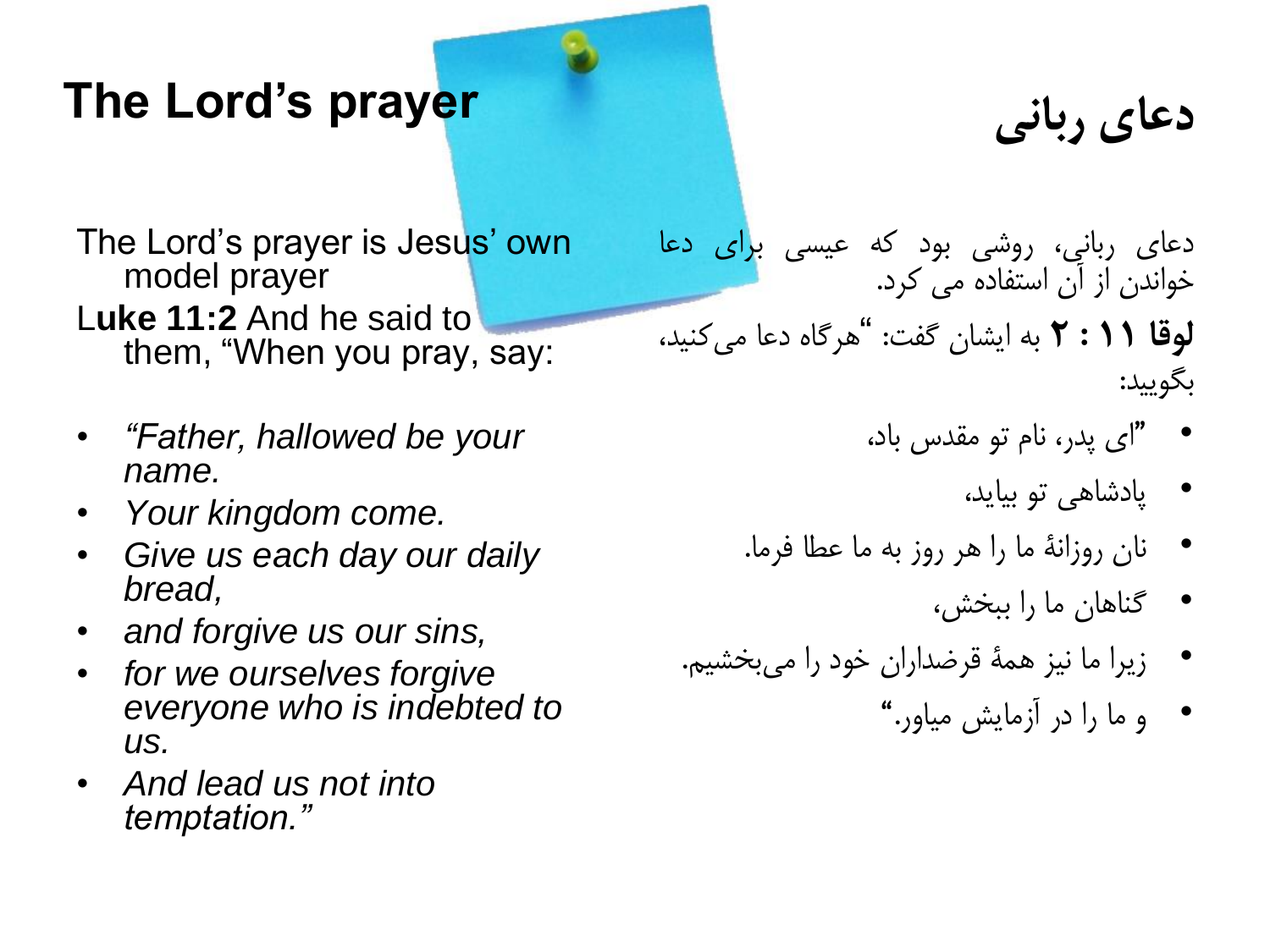### **Short prayers with meaningful points**

Keep prayers clear and simple:

• "And when you pray, do not heap up empty phrases as the Gentiles do, for they think that they will be heard for their many words" (Matthew 6:7).

**دعاهایی کوتاه همراه با نکاتی پُر معنا**

واضح و ساده دعا بخوانید:

همچنین، هنگام دعا، عباراتی تو " • خالی تکرار مکنید، آنگونه که اقوام بت پرست می کنند، زیرا می پندارند به سبب زیاده گفتن، دعایشان مستجاب می شود" )متی  $.(\vee : \mathcal{F})$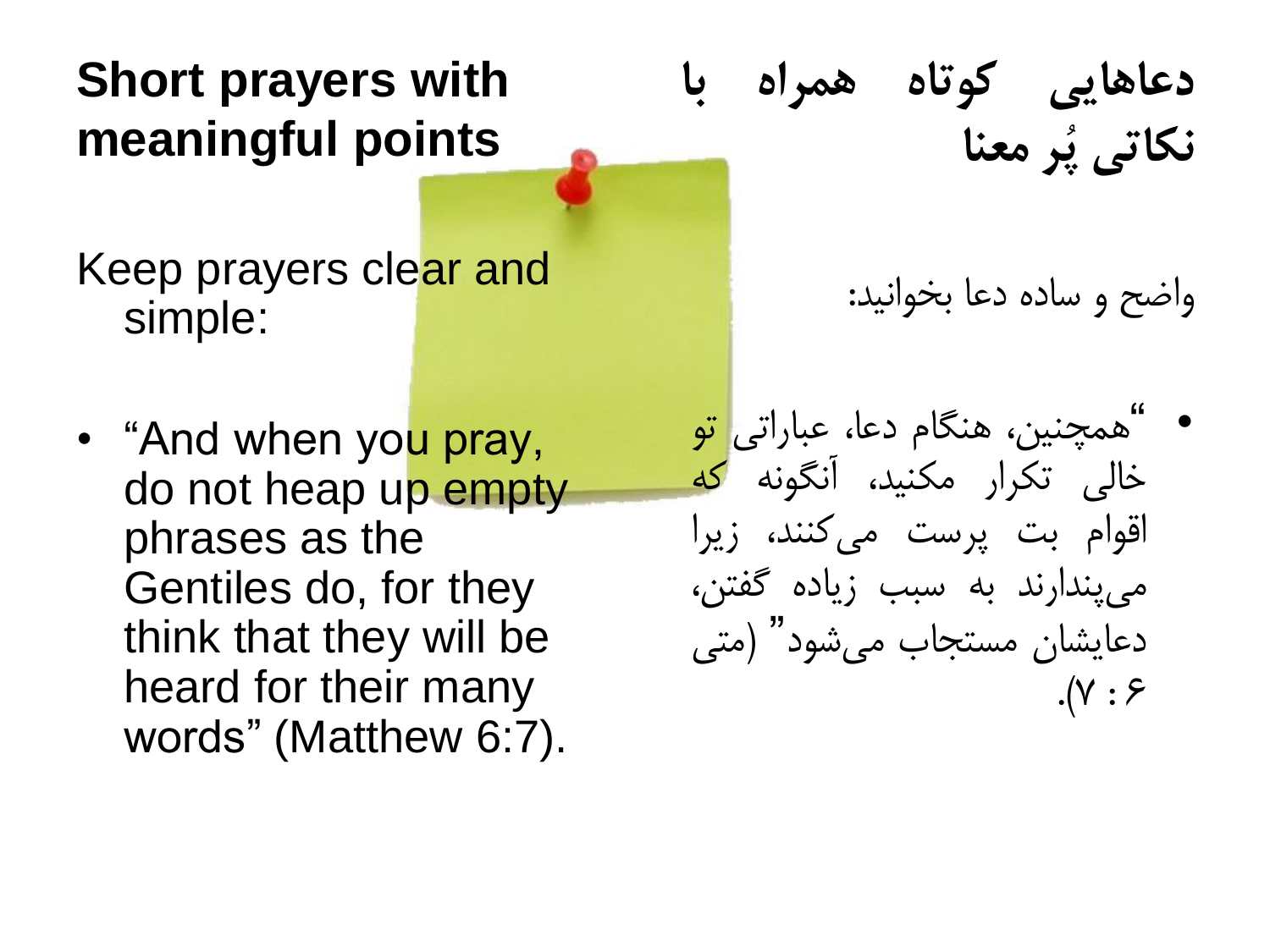# **Prayer points**

**نکات دعا کردن**

- Some brothers keep a post it note in their Bibles with "prayer points" for different prayers.
- Prayer to open meeting
- Prayer for sick members
- Prayer for bread
- Prayer for wine
- Prayer to close meeting
- Prayer for meal
- در بعضی از برادران "نکات دعا کردن" دعاهای مختلف را در کتاب مقدس خود یادداشت می کنند.
	- دعای شروع جلسه کلیسا
		- دعا برای اعضای بیمار
			- دعای نان
			- دعای شراب
			- دعای پایان جلسه
				- دعا برای غذا